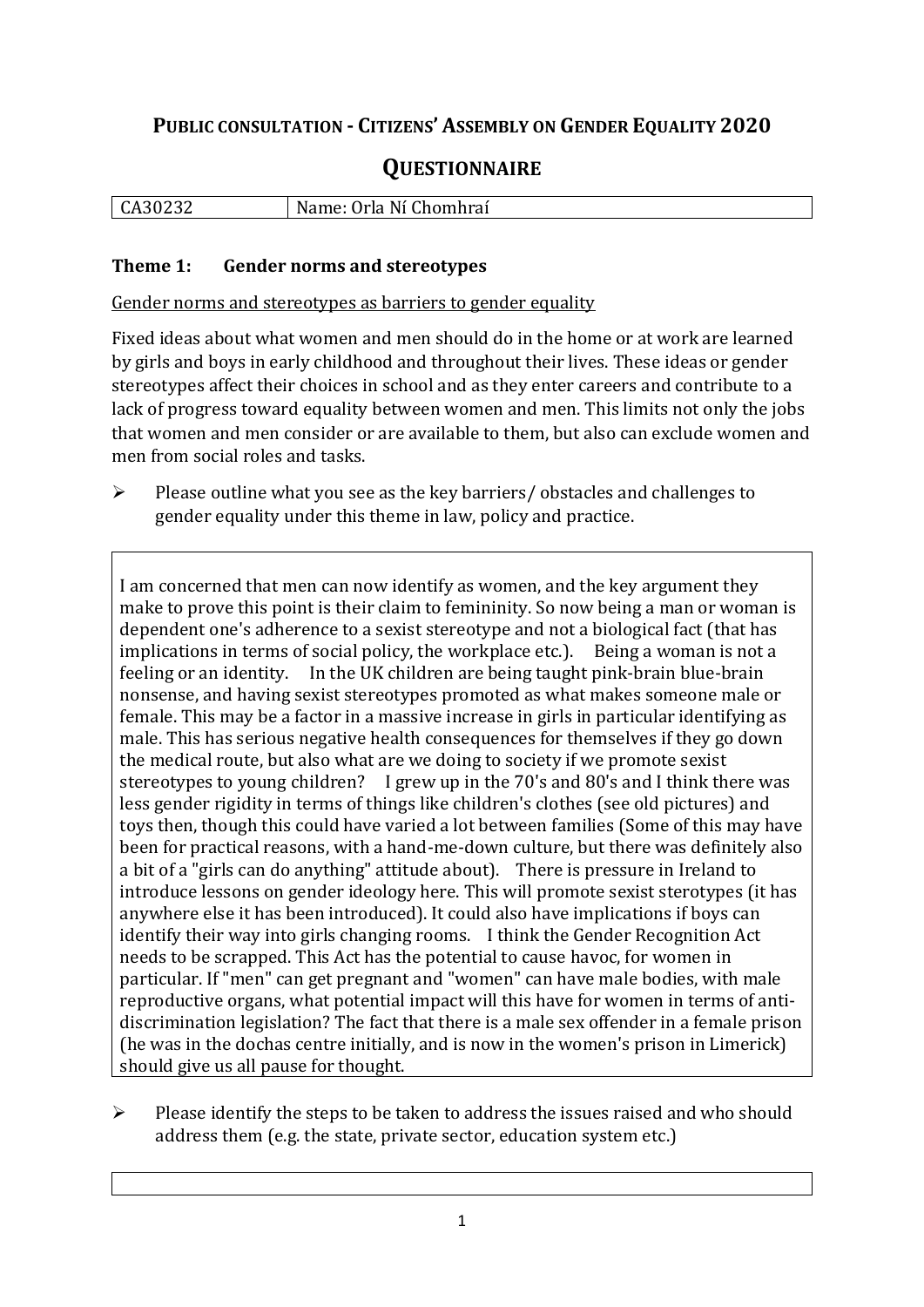Scrap the Gender Recognition Act (2015). Oppose the teaching of gender ideology in schools. Instead, allow boys to wear the "girls" uniform and girls to wear the "boys" uniform. Make sure subject choices are open to both boys and girls. Have anti-bullying policies in place if, for example, boys get picked on for doing sewing. If having speakers come into the school talking about careers encourage at least some which don't conform to stereotypes (e.g. male nurses and female scientists).

### **Theme 2: Work: Occupational segregation by gender, gender discrimination and the gender pay gap**

Women and men are often concentrated into different kinds of jobs and within the same occupations, women are often in work that is less well paid and has less opportunities for career advancement. Women often work in areas where they can work part-time so as to fit in with their caring responsibilities. While many men work in low paid jobs, many professions dominated by women are also low paid, and professions that have become female-dominated have become lower paid. This worsens the gender pay gap (the average difference between the wages of women and men who are working).

➢ Please outline what you see as the key barriers/ obstacles and challenges to gender equality under this theme in law, policy and practice.

I feel I am not qualified enough to contribute usefully to this section. I got sick young so have been out of the paid workforce since.

 $\triangleright$  Please identify the steps to be taken to address the issues raised and who should address them (e.g. the state, private sector, education system etc.)

See above

## **Theme 3. Care, paid and unpaid, as a social and family responsibility**

Care -- the social responsibility of care and women and men's co responsibility for care, especially within the family

Women remain disproportionately responsible for unpaid care and often work in poorly paid care work. For working parents or [lone parents,](https://aran.library.nuigalway.ie/bitstream/handle/10379/6044/Millar_and_Crosse_Activation_Report.pdf?sequence=1&isAllowed=y) balancing paid work with parenting and or caring for older and dependent adults presents significant challenges. Women are [most disadvantaged by these challenges,](https://eige.europa.eu/gender-equality-index/game/IE/W) yet men also suffer from lack of opportunities to share parenting and caring roles. Despite recent legislation and policy initiatives to support early years parental care, [inequalities in the distribution of unpaid](https://www.ihrec.ie/app/uploads/2019/07/Caring-and-Unpaid-Work-in-Ireland_Final.pdf)  [care](https://www.ihrec.ie/app/uploads/2019/07/Caring-and-Unpaid-Work-in-Ireland_Final.pdf) continue between women and men. The cost of childcare has been identified as a particular barrier to work for women alongside responsibilities of caring for older relatives and dependent adults.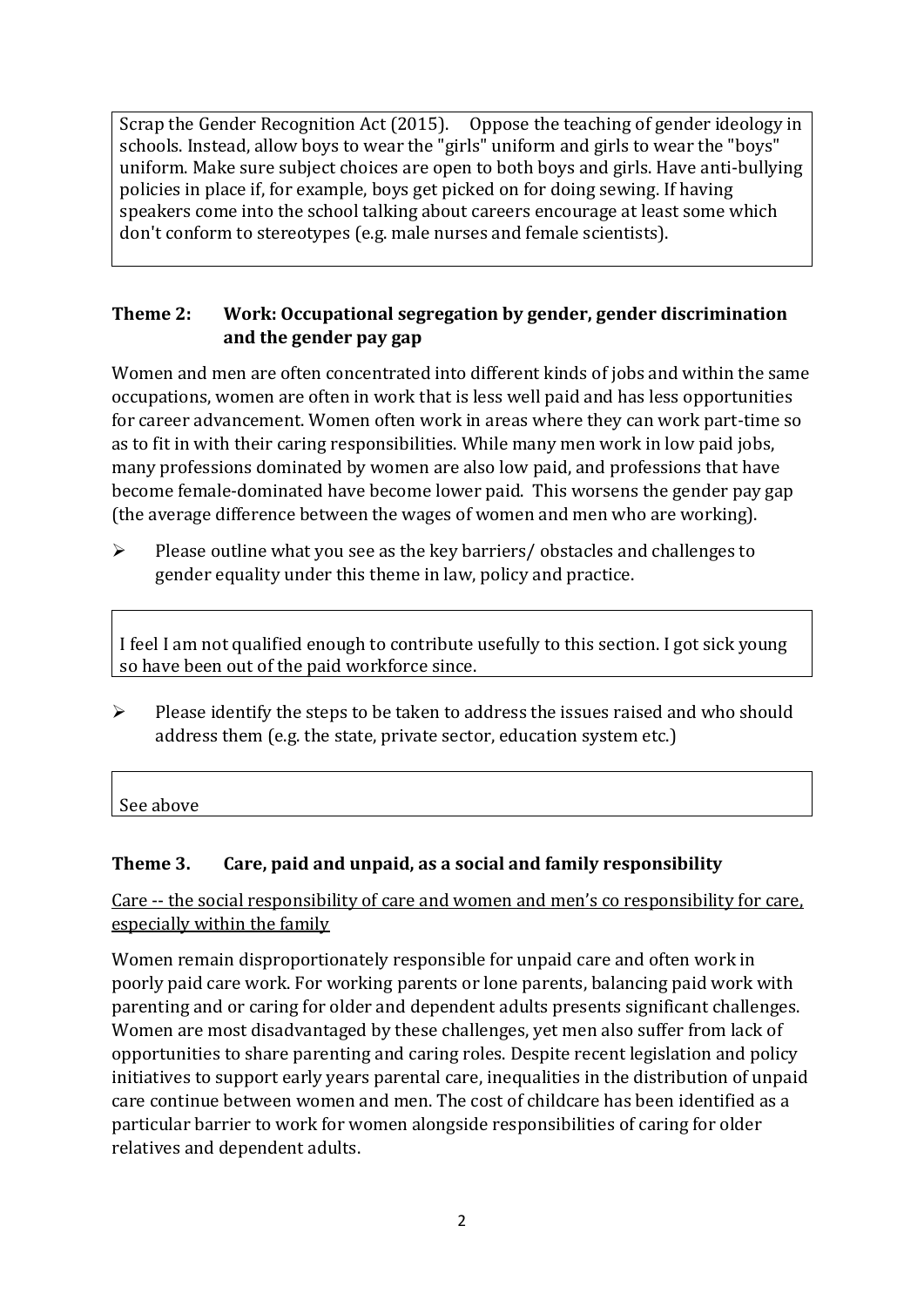➢ Please outline what you see as the key barriers/ obstacles and challenges to gender equality under this them in law, policy and practice.

One area which needs to change is the lack if availability of home help and personal assistance, especially for younger people but also older. I've known quite a few women who had to reduce hours, or give up work, to take care of sick relatives (these are young, often adult, relatives with chronic illnesses, so it could involve a few decades of reduced paid work for the carers, mostly women).

 $\triangleright$  Please identify the steps to be taken to address the issues raised and who should address theme (e.g. the state, private sector, education system etc.)

It is near impossible for anyone under 65 to get home help, and PA's are almost impossible to get also. There seems to be more cut-backs planned in my area in community care (I don't know yet which services are to be affected, but it sounded from what I read that home-help would be). The government needs to reverse cutbacks in these areas, but also make it possible for adults under 65 to get help.

#### **Theme 4: Women's access to, and representation in, public life and decision making**

Ensure women's participation and representation in decision-making and leadership in the workplace, political and public life

Women are systematically underrepresented in leadership in [economic](https://eige.europa.eu/gender-equality-index/2019/compare-countries/power/2/bar) and [political](https://eige.europa.eu/gender-equality-index/2019/compare-countries/power/1/bar)  [decision-](https://eige.europa.eu/gender-equality-index/2019/compare-countries/power/1/bar)making. Despite the introduction of a candidate gender quota (through the system of party funding) for national political office, and [initiatives](https://betterbalance.ie/) to support women's access to corporate decision-making roles, men continue to dominate leadership positions. There are also issues to be considered around how media represents women and men.

➢ Please outline what you see as the key barriers/ obstacles and challenges to gender equality under this theme in law, policy and practice.

If men can legally identify as women a lot of efforts will be potentially undermined. This may seem like I am concerned about nothing, but men are already muscling women out of women's awards and sports. In Ireland, Teni got a Mná na hÉireann/Women of Ireland award for their work empowering and promoting men in business. I think we will be seeing more of this sort of thing in the future. In theory you could have a board comprising 100% males, but that it would be considered 50% male 50% female, as at the stroke of a pen half of the men could identify as women.